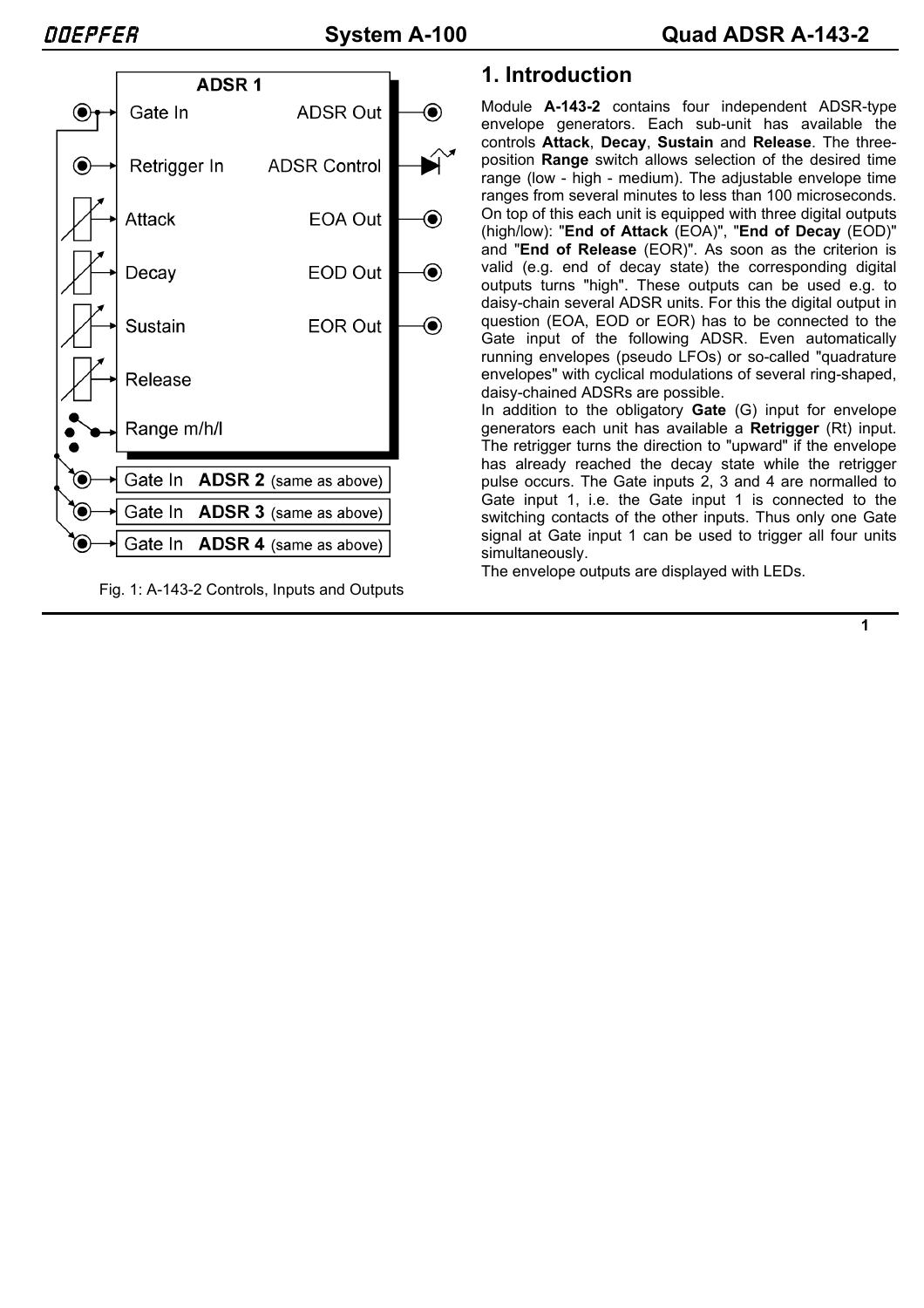## **2. Basic Principles**

Fig. 2 shows the basic function of each unit:



Fig. 2: Basic function

The positive edge of the gate input starts the envelope signal and resets both the "**End of Attack (EOA)**" and "**End of Release (EOR)**" output. The time required to reach the maximum value of the envelope is defined by the *attack* control. As soon as the envelope level reaches the sustain level during the rising slope, the digital "**End of Decay (EOD)**" output turns low. As the maximum value (about +8 V) is reached, the EOA output turns "high" and the so-called **Decay** phase begins. In the decay phase the slope falls to

the **Sustain** level defined by the *sustain* control with a time adjusted by the *decay* control. At the end of the decay phase the envelope output remains at the sustain level until the gate signal turns low. When the gate signal turns low the EOD output turns high and the **Release** phase of the envelope begins. The slope falls to zero with a time adjusted by the *release* control. When the envelope level reaches about +0.5V the EOR output turns high.

The retrigger behaviour of the A-143-2 is different compared to other envelope generators. During the attack phase the envelope cannot be retriggered or reset. During the decay phase the envelope direction changes if a positive edge appears at the retrigger input (i.e. the envelope changes from decay to attack state).

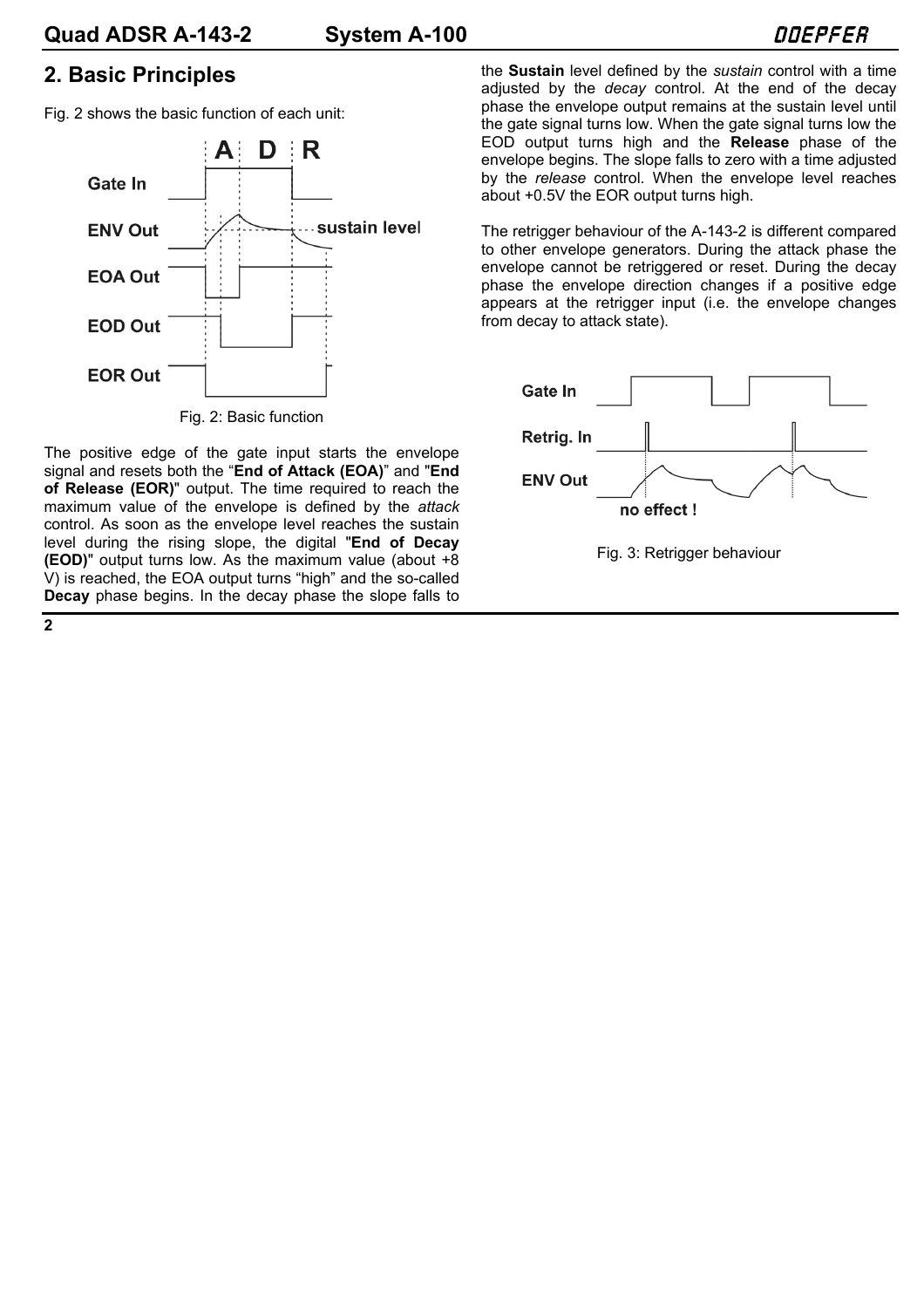# **3. Overview**



Fig. 5: A-143-2 front panel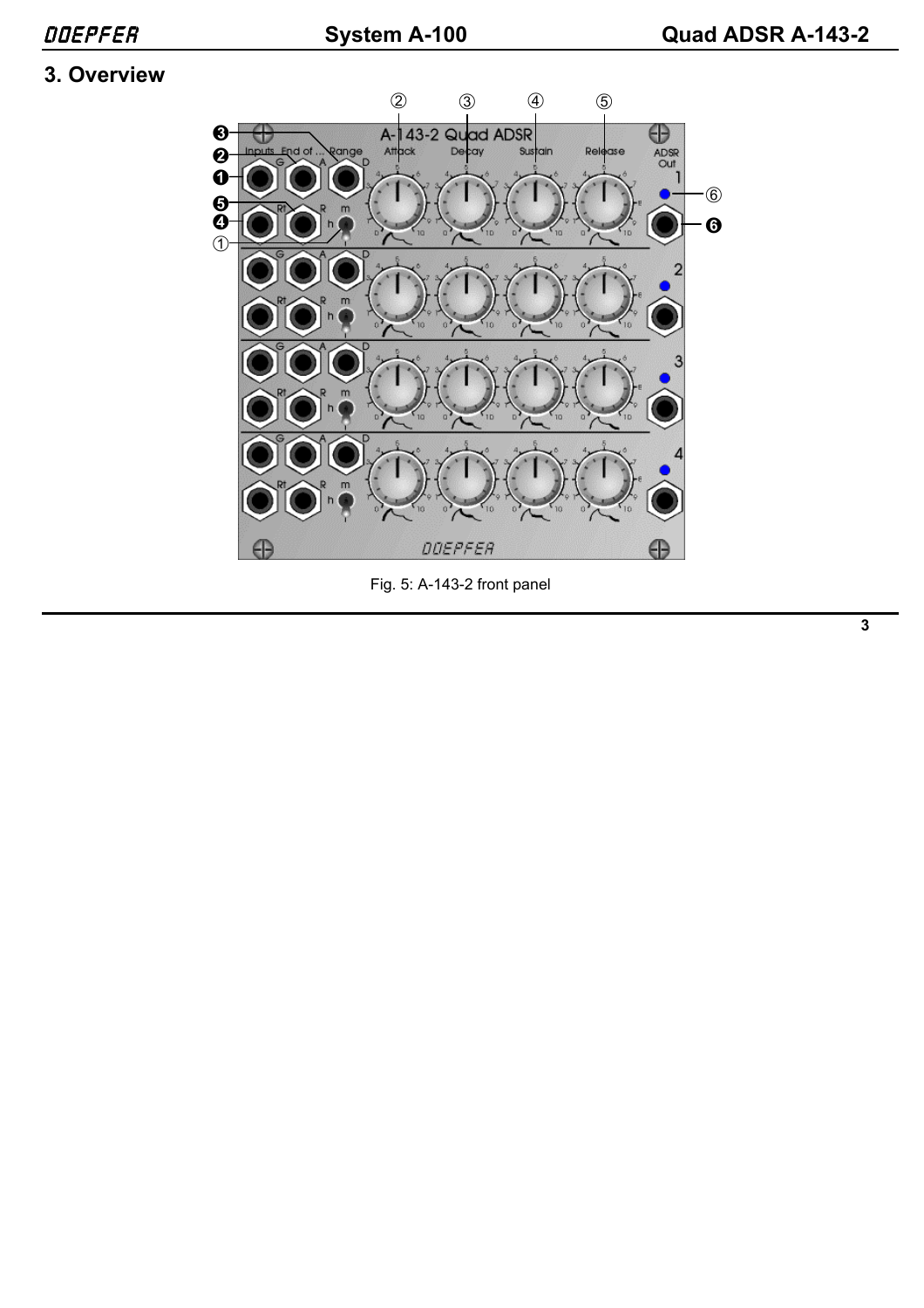#### **Controls:**

| ① Range: |  | range switch low - high - medium |
|----------|--|----------------------------------|
|----------|--|----------------------------------|

- 2 Attack : attack control
- 3 Decay : decay control
- 4 Sustain : sustain control
- 5 Release : release control
- 6 : envelope display (LED)

### **Inputs and Outputs:**

| G.                                                        | gate input<br>(gate inputs 24 are normalled to<br>gate input 1) |  |
|-----------------------------------------------------------|-----------------------------------------------------------------|--|
| <b>2</b> End of A:                                        | end of attack output                                            |  |
| $\bullet$ End of D:                                       | end of decay output                                             |  |
| $\mathbf{\Theta}$ Rt:                                     | retrigger input                                                 |  |
| $\Theta$ End of R:                                        | end of release output                                           |  |
| <b>O</b> ADSR Out:                                        | envelope output                                                 |  |
| The controls and outputs are the same for all four units. |                                                                 |  |
|                                                           |                                                                 |  |

Module width: 26 HP / 131.8 mm Module current: 70 mA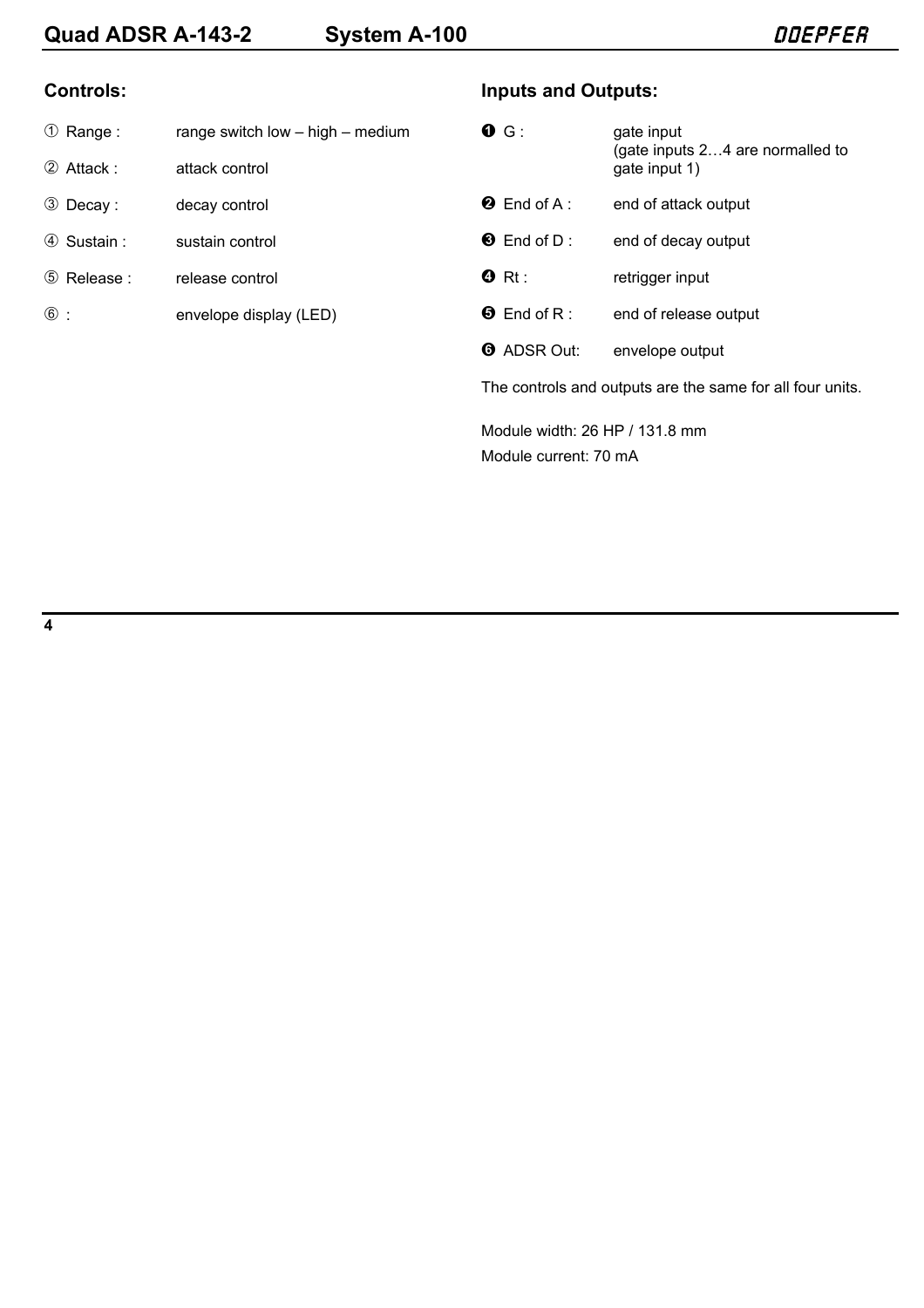# **3. Controls, Inputs and Outputs**

| 0 G :                    | gate input     |
|--------------------------|----------------|
| $\bullet$ divest $\cdot$ | rotrigger inni |

**O** Rt: retrigger input

Socket  $\bullet$  is the ADSR's gate input, socket  $\bullet$  the retrigger input. The detailed function of these inputs is described on page 2.

The gate inputs of the units 2…4 are normalled to the gate input of unit 1. If one common gate signal has to be used for all four units this signal has to be patched into the gate input of unit 1. As soon as a plug is inserted into the gate input 2, 3 or 4 the default connection is interrupted for the unit in question.

The retrigger inputs are not normalled.

- $10$  Range : range switch low high medium
- 2 Attack : attack control
- 3 Decay : decay control
- 4 Sustain : sustain control
- 5 Release : release control

These controls define the ADSR shape. The rotary controls 2, 3, 4 and 5 are used to adjust the **attack time,** the **decay time,** the **sustain level** and the **release time**. The **range** switch  $\odot$  is used to select one of three time ranges for the time controls attack, decay and release. The meaning of attack, decay, sustain and release is described in detail on page 2.

| <b>O</b> ADSR Out: | envelope output        |
|--------------------|------------------------|
| $\circledast$ :    | envelope display (LED) |

Socket  $\Theta$  is the output of the envelope generator. The envelope voltage ranges from 0 to about +8V. The envelope signal is displayed with the LED  $\circledS$ .

| $\bullet$ End of A :     | end of attack output  |
|--------------------------|-----------------------|
| $\bullet$ End of D :     | end of decay output   |
| $\bm{\Theta}$ End of R : | end of release output |

These are three digital outputs that indicate the end of the attack, decay or release phase. As soon as the criterion in question is valid, the corresponding digital output turns "high". The three digital outputs are described in detail on page 2. The output levels are about +10V.

These outputs can be used to trigger other A-100 modules (or another unit of the A-143-2) synchronized to the ADSR envelope generated by the A-143-2.